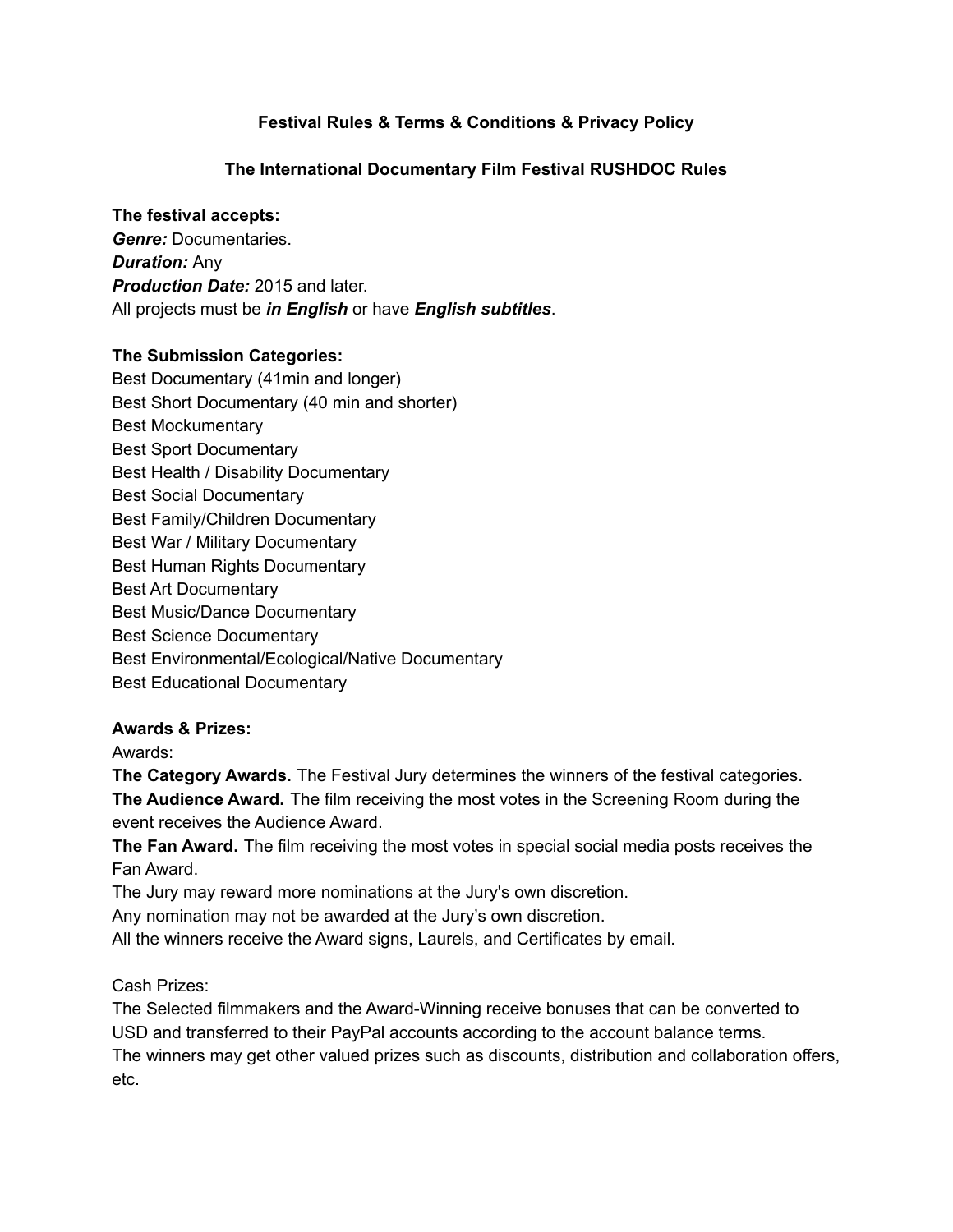### **Terms & Conditions**

#### **General Provisions**

By submitting to **The International Documentary Film Festival RUSHDOC** (hereinafter referred to as the festival) on the Festival's Official Website (hereinafter referred to as the festival's website) producer or filmmaker (hereinafter referred to as the filmmaker) are agreeing to be bound by these website Terms & Conditions and The Festival Rules, all applicable laws and regulations, and agree that the filmmaker is responsible for compliance with, any applicable local laws and/or and present Terms & Conditions and The Festival Rules.

In addition, submitting to the festival may be accomplished on the other platform mentioned on the festival's website.

The festival's producer shall have the right, at its own discretion, to make any changes to the present Terms & Conditions and The Festival Rules without any prior notification to participants. Terms & Conditions and The Festival Rules become binding from the date of official publishing on the festival's website.

In case of any conflict of the version of Terms & Conditions and/or The Festival Rules located on the festival's website with any other version of present rules, the festival's website's version will prevail.

#### **Main Requirements**

To participate in the festival the filmmaker must submit the film on the festival's website. The film may be submitted via the platforms mentioned on the festival's website.

The film must be the original work of the owner, must not infringe upon the copyrights, trademarks, rights of privacy, publicity or other intellectual property or other rights of any person or entity. The filmmaker is responsible for any rights of third parties for musical works and/or compositions used in the film.

The festival accepts films in any language from around the world according to the terms mentioned in the rules of the category.

All films in a foreign language (not English) must have subtitles in English.

The festival accepts web links or uploaded to the festival website materials only, DVDs are not accepted.

After a film has been officially selected, the filmmaker will be notified. Official selection does not mean that the filmmaker's film will be screened or awarded at the festival.

All submissions must be completed by the date indicated on the festival's website.

All submissions to the festival are to be paid by credit card or PayPal via the platforms mentioned on the festival's website.

The submission fee is non-refundable.

The festival does not give any fee waivers.

If the filmmaker wishes to be eligible for multiple awards the filmmaker has to submit to several categories.

The festival is not responsible for any copyright infringement of the filmmaker's material.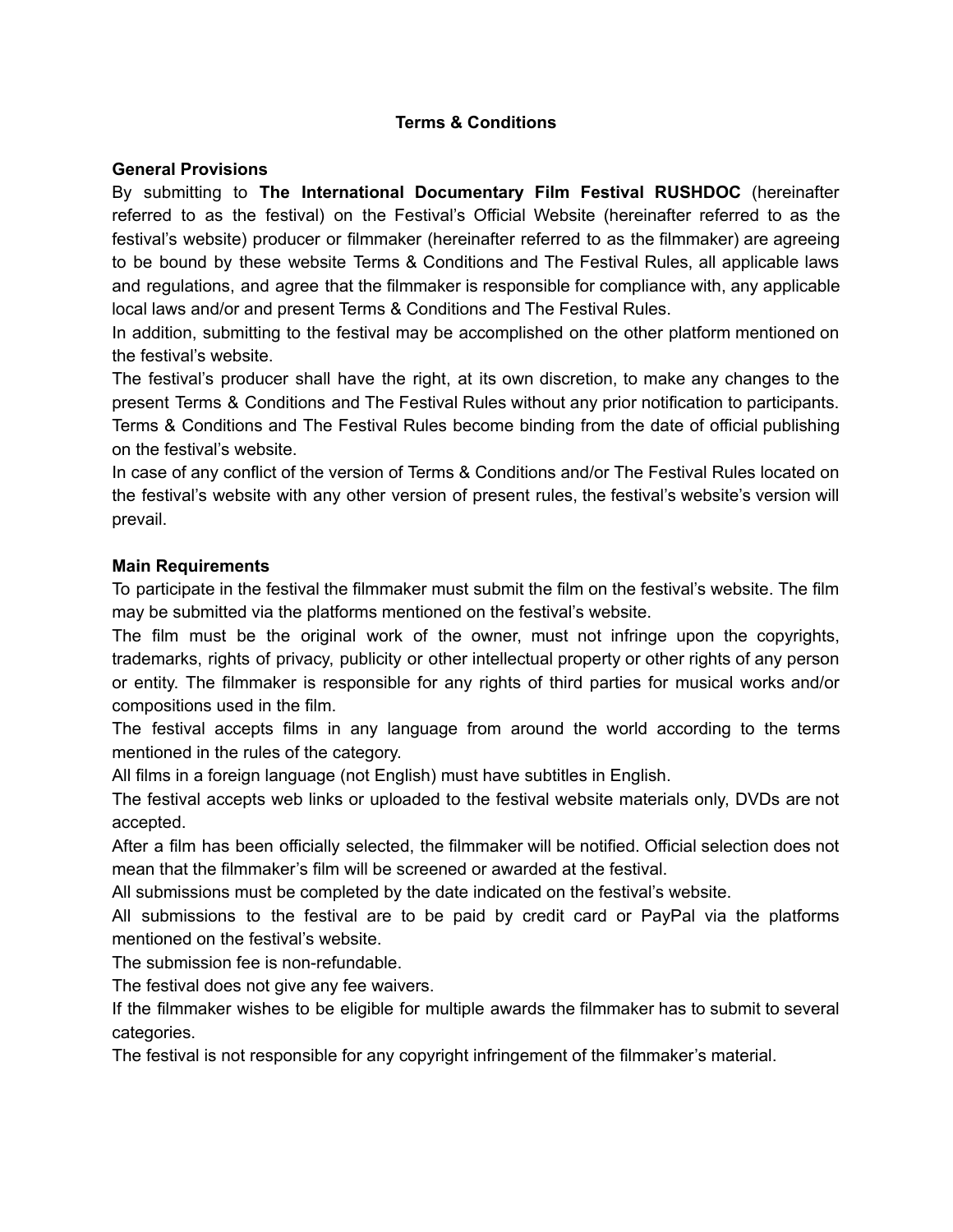The filmmaker gives the festival permission to publish the filmmaker's images, posters, trailers, film stills, and film parts on the festival's websites [\(www.indieforyou.com,](http://www.indieforyou.com) [www.moviescreenpro.com](http://www.moviescreenpro.com)), and/or social media pages with the promotional proposes.

### **Registration for the event.**

The attendees must be registered for the event to attend the festival.

The filmmaker is registered for the event for free after his/her film has been officially selected.

The festival attendees buy tickets (passes) to be registered for the event.

Site members having bought the pricing plans including the registration option may attend the festivals.

### **The screening format**

Live-online format: the selected films are shown live in the screening room with online access according to the festival schedule.

### **Bonuses.**

The selected and award-winning filmmakers receive bonuses to their account balance on the IndieForYou website. The bonuses might be transferred to their PayPal account according to the terms mentioned on the account balance page. All the transfers may proceed via PayPal. All taxes and fees are due to the recipient.

### **Awards and Prizes.**

Except as otherwise provided herein, the following prizes and awards may be granted to the festival winners:

Category Awards, Laurels, and a Certificate. The festival jury determines the category winners. The Audience Award, Laurels, and the Certificate. The film receiving the most votes in the live-online screening room gets the Audience Award.

The Fan Award, Laurels, and the Certificate. The film receiving the most votes in the social media post gets the Fan Award. We accept votes mentioned in the special posts according to the information on the festival website.

The Awards, Laurels, and Certificates may be sent by email.

The Festival Producer may set the additional awards, award signs, and prizes before the Event.

## **Winners Determination**

The Category Award winners (including the Best Film Award winner) in each category may be determined by a jury selected by the festival's producer at its sole discretion. The winners will be notified via email and/or on the festival's website. The festival's producer has the right not to determine a winner in any category at its sole discretion (including the Best Film Award winner).

The Audience Award winners may be determined by the voting in the screening room during the festival event. The film receiving the most votes will receive the Audience Award.

The Fan Award winners may be determined by voting on the social media or/and other websites mentioned by the festival's website. The film receiving the most votes will receive the Fan Award.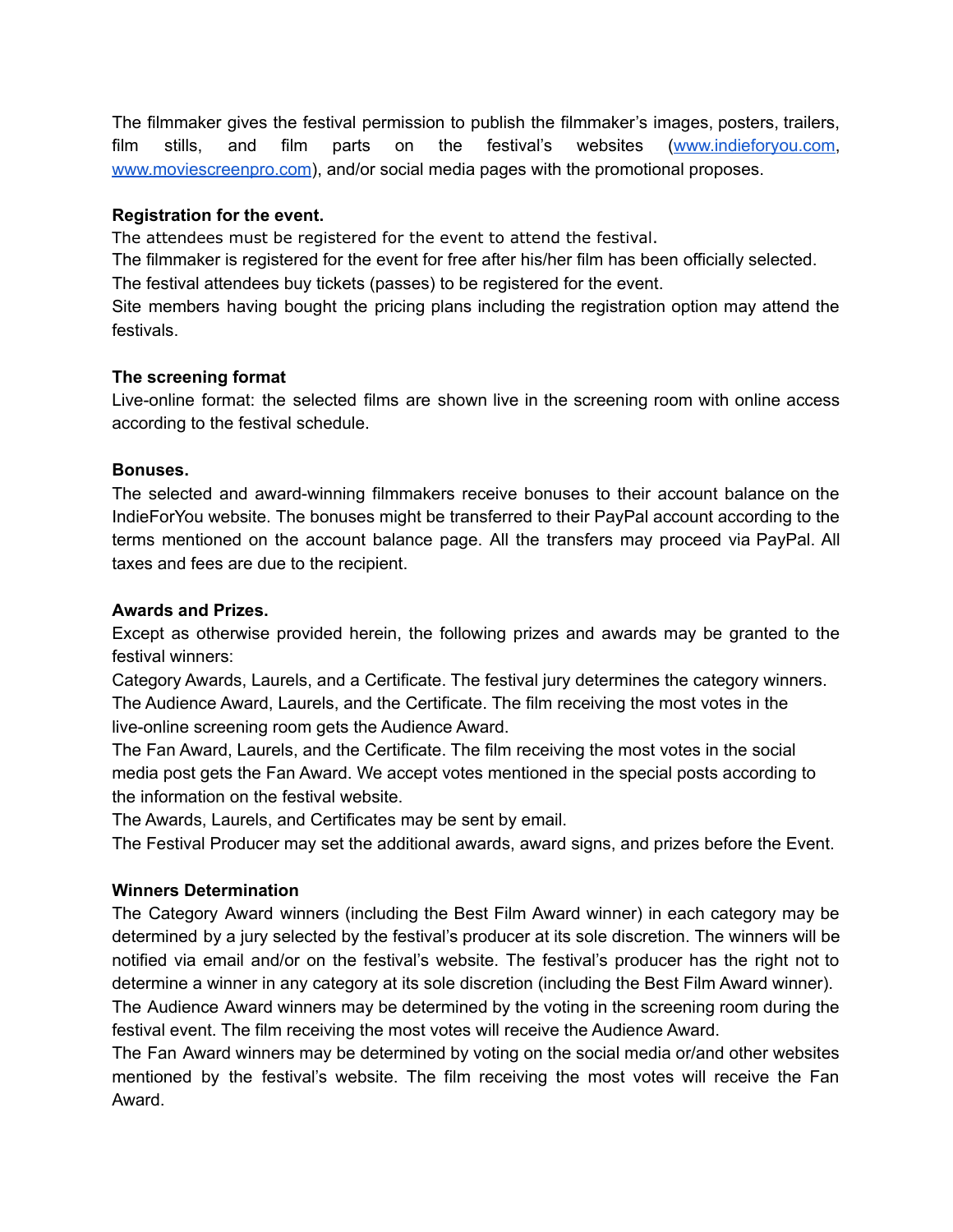The winners may be awarded by the festival's producer with one of the prizes or awards provided by the festival's producer at its own discretion. If the festival's producer decides to award winners, prizes are awarded 'as is' with no warranty or guarantee, either express or implied by the festival's producer. The festival's producer reserves the right to change prizes and awards without any notification to participants (or winners).

Winners are responsible for all applicable federal, state, province or territory and local taxes, if any, as well as any other costs and expenses associated with prize acceptance or use not specified herein as being provided.

### **Donations**

Any viewer can donate any sum to the filmmaker via the festival website. The producer keeps 30% of the donation amount. All the transfers may proceed via PayPal. All taxes and fees are due to the recipient.

### **Rights of use**

To avoid any doubt, the festival's producer, in particular, shall have the right to use film frames, previews, trailers, fragments at its own discretion without any prior consent from the filmmaker for the festival's advertising and marketing purposes.

Upon the festival producer's request, the filmmaker must sign any kind of document that may be required by the festival's producer to use the right as described above.

#### **Miscellaneous**

No responsibility or liability is assumed by the festival's producer for technical problems or technical malfunctions arising from connection with any of the following modes of communication that may affect the operation of the festival including but not limited to: telephone, electronic, wireless or Internet connection or other online communication problems; errors or limitations of any internet service providers, servers, hosts or providers; failure of any email transmissions to be sent or received, lost, late, incomplete, damaged, inaccurate, stolen, delayed, misdirected, undelivered, garbled submissions or for lost, interrupted or unavailable networks, servers, hardware or software errors; faulty computer, Internet Service Provider (ISP), website, or other connections, availability, accessibility or miscommunications or failed computer, satellite, telephone or cable transmissions, lines, technical failure, jumbled, scrambled, delayed, or misdirected transmissions, computer hardware or software malfunctions, failures or difficulties, other errors or difficulties of any kind whether human, mechanical, electronic, computer, network, typographical, printing or otherwise relating to, or in connection with the festival, including, without limitation, errors or difficulties which may occur in connection with the administration of the festival, the processing or judging, the announcement of the prize, the incorrect uploading of photos, videos or in any related materials.

Released Parties are not responsible for injury or damage to any person's computer related to or resulting from participating in this festival or downloading materials from, or use of, the website.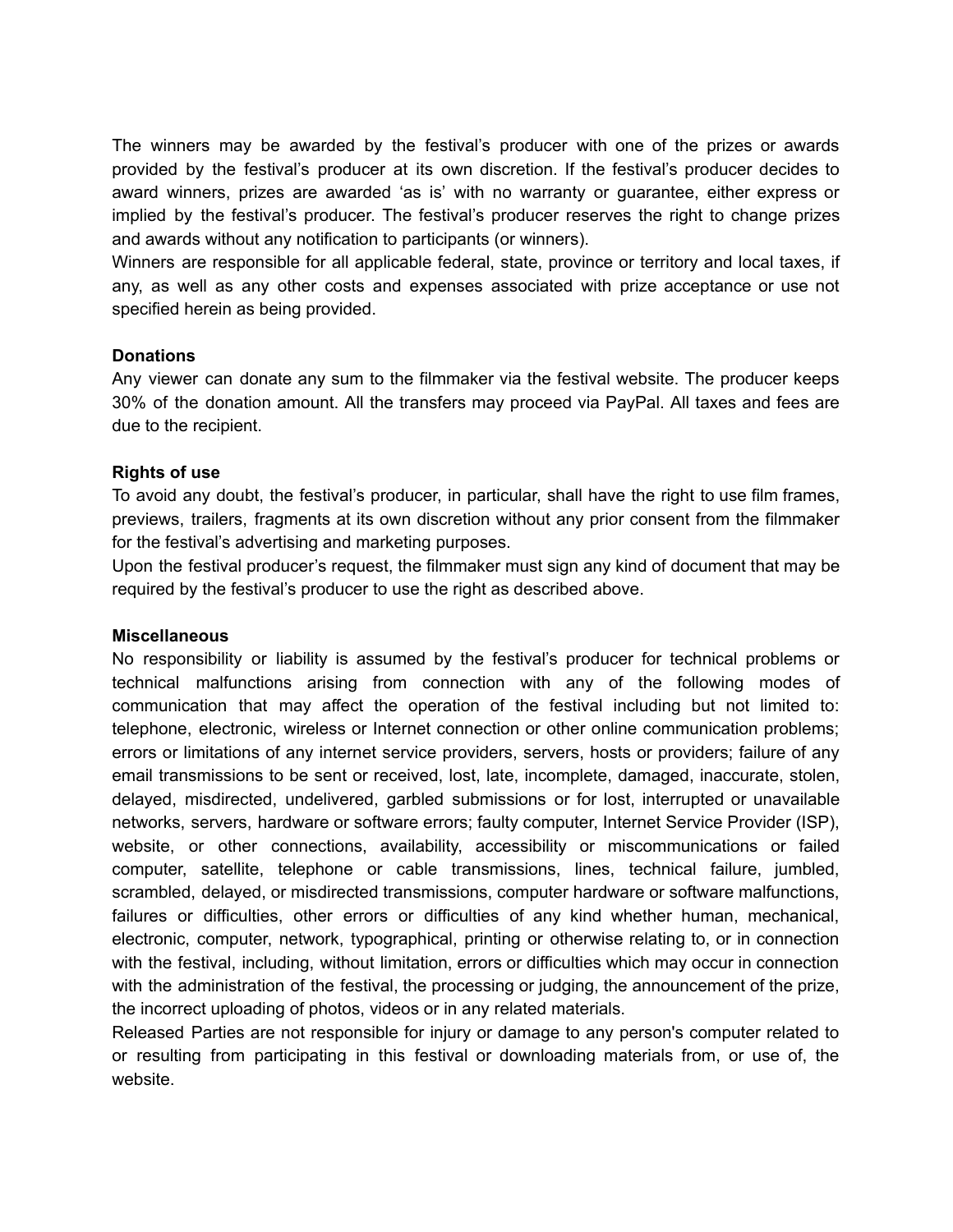The filmmaker agrees that the festival's producer shall not be liable to the filmmaker or to any third party for any modification or termination by the festival.

The festival's producer reserves the right to disqualify any film, screenplay, person or entity from participation in the festival at its own discretion without any explanation of reasons for such disqualification.

The festival's producer reserves the right at its own discretion to suspend or terminate the festival and, if terminated at its discretion, select (or not select) the winner from all the participants which made a submission.

The festival's producer reserves the right to make any necessary changes in regulations or scheduling.

The festival's producer is not responsible for any unauthorized third-party use of any information or film.

## **Limitations of liability.**

The materials appearing on the festival's website could include technical, typographical, or photographic errors. The festival does not warrant that any of the materials on its website are accurate, complete, or current. The festival may make changes to the materials contained on its website at any time without notice. The festival does not, however, make any commitment to update the materials.

All participants taking part in the festival do so at their own risk.

Under no circumstances, the festival's producer should not be responsible for any direct, indirect, incidental, special, consequential or exemplary damages, including damages for loss of profits, goodwill, use, data or other intangible losses resulting from participating in the festival. Taking part in the festival does not give to the participant any right of claim against the festival's producer.

## **Disclaimer**

The materials on the festival's website are provided 'as is'. The festival's producer makes no warranties, expressed or implied, and hereby disclaims and negates all other warranties, including without limitation, implied warranties or conditions of merchantability, fitness for a particular purpose, or non-infringement of intellectual property or any other violation of rights. Furthermore, the festival's producer does not warrant or make any representations concerning the accuracy, likely results, or reliability of the use of the materials on its Internet website or otherwise relating to such materials on any sites linked to this site.